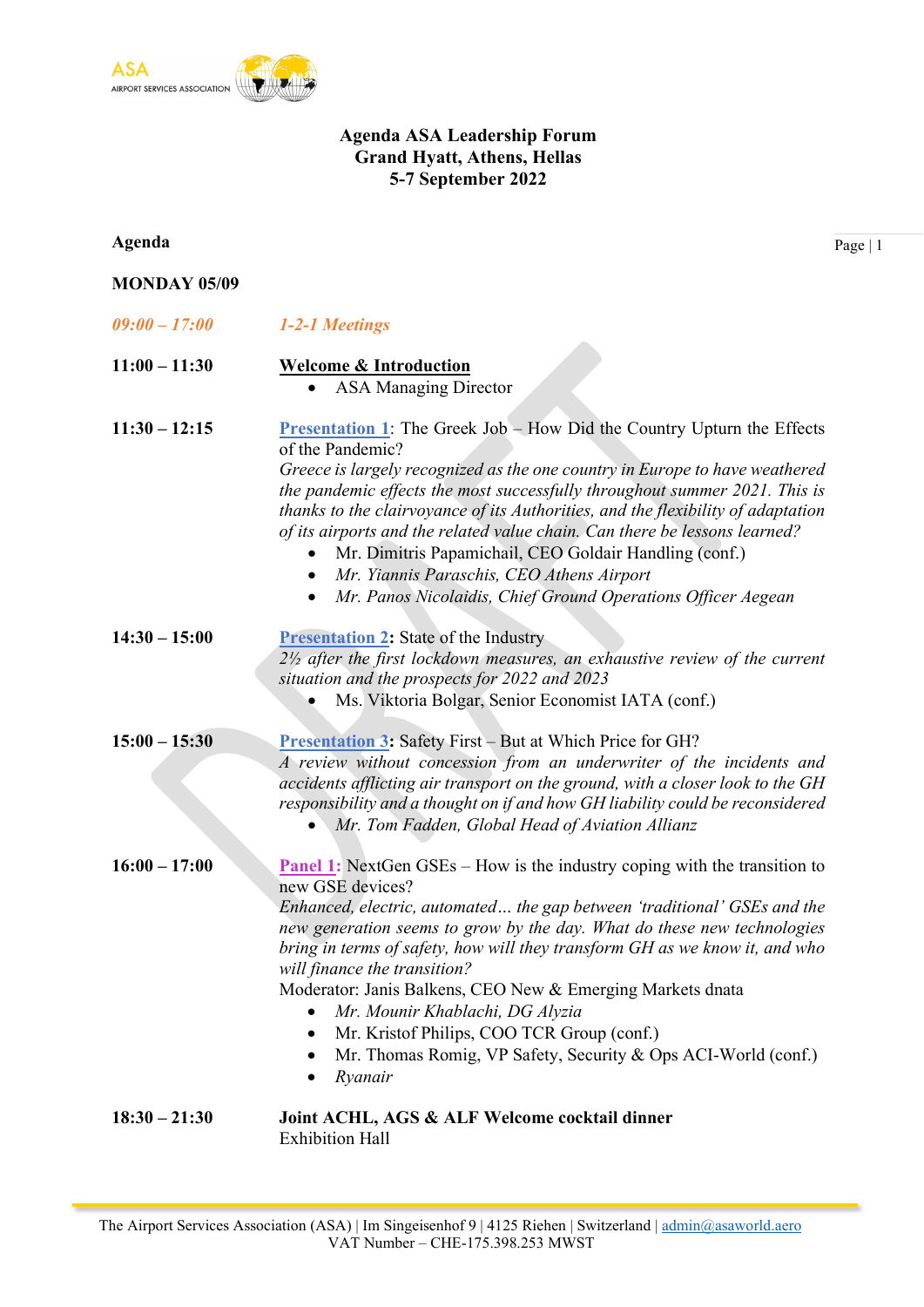

### TUESDAY 06/09

| $09:00 - 17:00$ | 1-2-1 Meetings                                                                                                                                                                                                                                                                                                                                                                                                                                                                                                                                                                                                                                                                                                                  |           |
|-----------------|---------------------------------------------------------------------------------------------------------------------------------------------------------------------------------------------------------------------------------------------------------------------------------------------------------------------------------------------------------------------------------------------------------------------------------------------------------------------------------------------------------------------------------------------------------------------------------------------------------------------------------------------------------------------------------------------------------------------------------|-----------|
| $08:00 - 09:00$ | <b>ASA VIP Breakfast</b><br>on invitation only $-$ Short address from the Chairman and DG                                                                                                                                                                                                                                                                                                                                                                                                                                                                                                                                                                                                                                       | Page $ 2$ |
| $09:15 - 09:45$ | <b>Setting the Scene</b><br>Mr. Atilla Korkmazoğlu, President GH & Cargo/ASA Chairman<br>(conf.)<br>Mr. Fabio Gamba, ASA Director General (conf.)<br>$\bullet$                                                                                                                                                                                                                                                                                                                                                                                                                                                                                                                                                                  |           |
| $09:50 - 10:45$ | Panel 2: Brain & muscle drain – How can we turn GH attractive again?<br>It is a known fact; GH is suffering from a haemorrhage of workers. Tough<br>conditions, low pays and lack of skill recognition have been blamed. Are<br>there other, more underlying, factors and how can the industry, as a whole,<br>face and help fix them?<br>Moderator: Sally Leible, President & CEO ATS<br>Ms. Brigitte Press, SVP Ramp & Passenger Services Fraport<br>Ms. Candance McGraw, CEO Cincinnati Int'l Airport (conf.)<br>$\bullet$<br><b>KLM Royal Dutch Airlines</b><br>$\bullet$<br>Ms. Sophie Wild, Divisional Director Aerospace Flight Global                                                                                   |           |
| $11:00 - 11:30$ | <b>Presentation 4:</b> Can Growth Go Hand-in-Hand with Sustainability?<br>What are IATA priorities in order to restore passenger confidence and their<br>members' profitability and sustainability? How do airline contractors fit in?<br>Mr. Mehmet Tevfik Nane, Pegasus Airlines/IATA Chairman (conf.)<br>$\bullet$                                                                                                                                                                                                                                                                                                                                                                                                           |           |
| $11:30 - 12:00$ | <b>Presentation 5:</b> Industry Standards vs. Regulation<br>IATA has stated, on the occasion of the ICAO HLCC in October 2021 that it<br>was against any sort of GH oversight passed on to authorities, thereby<br>advocating for status quo and the primacy of industry standards vs.<br>regulation. Why and how so?<br>Nick Careen - IATA (conf.)                                                                                                                                                                                                                                                                                                                                                                             |           |
| $14:15 - 15:15$ | <b>Panel 3:</b> What Future for Cargo Ground Handling Agents?<br>The pandemic has evidenced the crucial role that GHAs can play in the swift<br>and safe shipment of sensitive materials, along with the whole air cargo value<br>chain players. How can GHAs step up to the next tasks, and can their<br>contribution to the future of this industry, which will continue to grow, be<br>reconsidered so as to avoid possible bottlenecks?<br>Moderator: Barry Nassberg, Group CCO WFS<br>Mr. Christopher Licht, COO Çelebi Cargo (conf.)<br>Mr. Burak Kurt, COO Cargo NAS (conf.)<br>٠<br>Mr. Christian Bergfelder, Director Network Affairs DHL (conf.)<br>$\bullet$<br>Mr. Matthieu Casey, Senior Director Cargo Air Canada |           |
| $15:20 - 15:50$ | <b>Presentation 6:</b> Airports in a Post-Pandemic World                                                                                                                                                                                                                                                                                                                                                                                                                                                                                                                                                                                                                                                                        |           |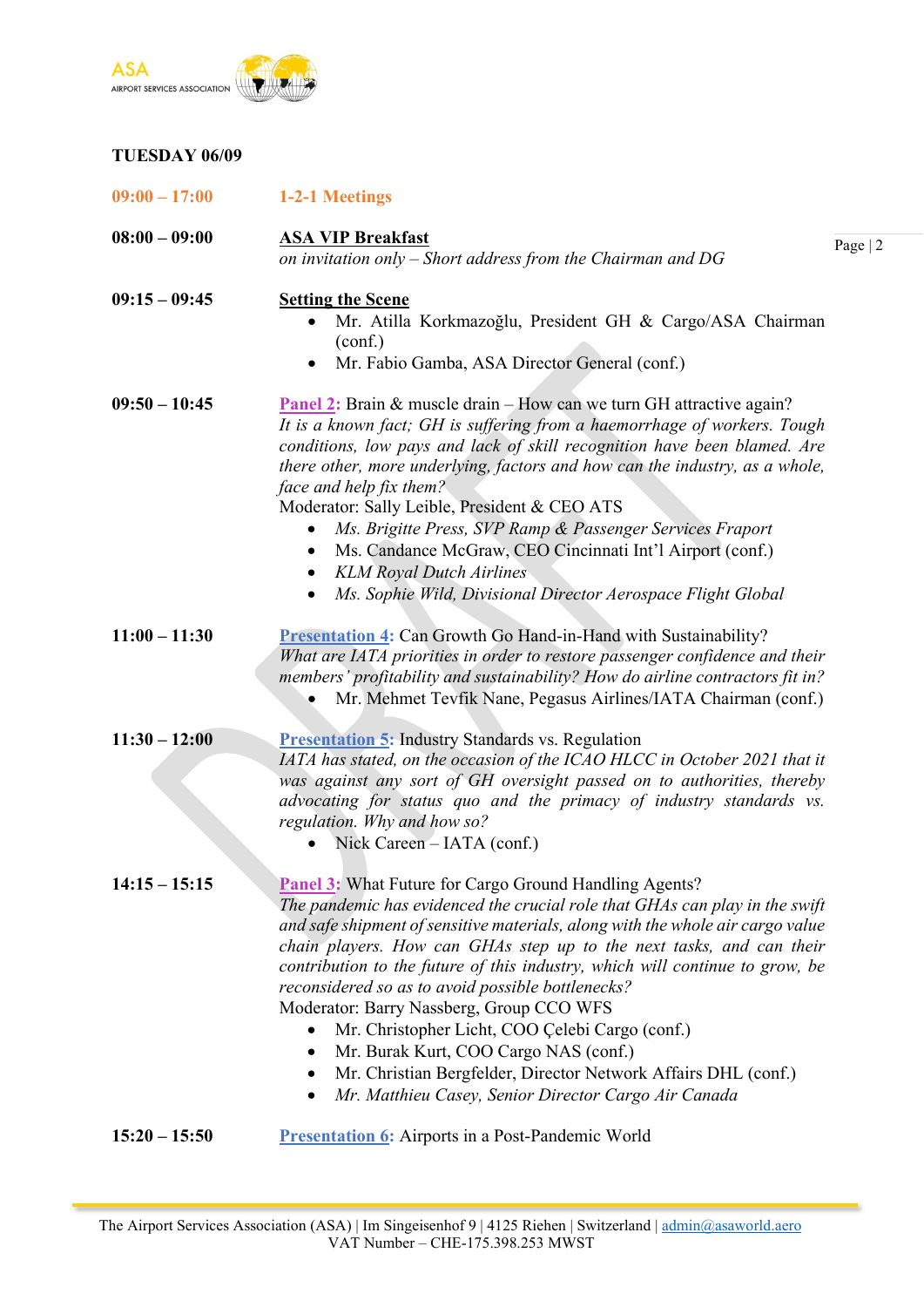

From frozen investments and unpopular health measures due to Covid-19 to sustainability challenges, debt ratios and competition, how can airports and GSPs redefine a mutually sustainable working relationship?

Luis Felipe de Oliveira, ACI-World (conf.)

Page | 3 16:00 – 17:15 Panel 4: Talking Heads – Build Back Better The pandemic has evidenced the dysfunctions of an approach where GSPs are only seen and considered as the last element of a yet unique eco-system. Can a reset be implemented, one that would permit GSPs to offer employees credible career opportunities and where the infamous 'race to the bottom' would be a thing of the past? How can this be done? Moderator: Fabio Gamba, DG ASA

- Mr. Steve Allen, CEO dnata (conf.)
- Mr. Hassan El-Houry, CEO NAS (conf.)
- Mr. Arturo Cassinelli, General Corporate Manager TALMA
- Mr. Warwick Brady, President & CEO Swissport
- Mr. Kerry Mok, President & CEO SATS (conf.)

### 17:15 – 17:45 ASA Award Ceremony: Most Innovative GSE Manufacturer or IT provider of the year

Bartu Korgul

A panel composed of 7 experts will enumerate the 3 contending GSE manufacturers or IT providers of the year in terms of their contribution to innovative solutions, and enumerate the reasons why they have been selected. The winner will have its name on the ASA GSE Manufacturers' Hall of Fame.

• Designation Committee<sup>1</sup> Chairman

<sup>&</sup>lt;sup>1</sup> The Committee is comprised of: 2 GHSPs, 2 airlines, 2 airports, 1 specialized journalist